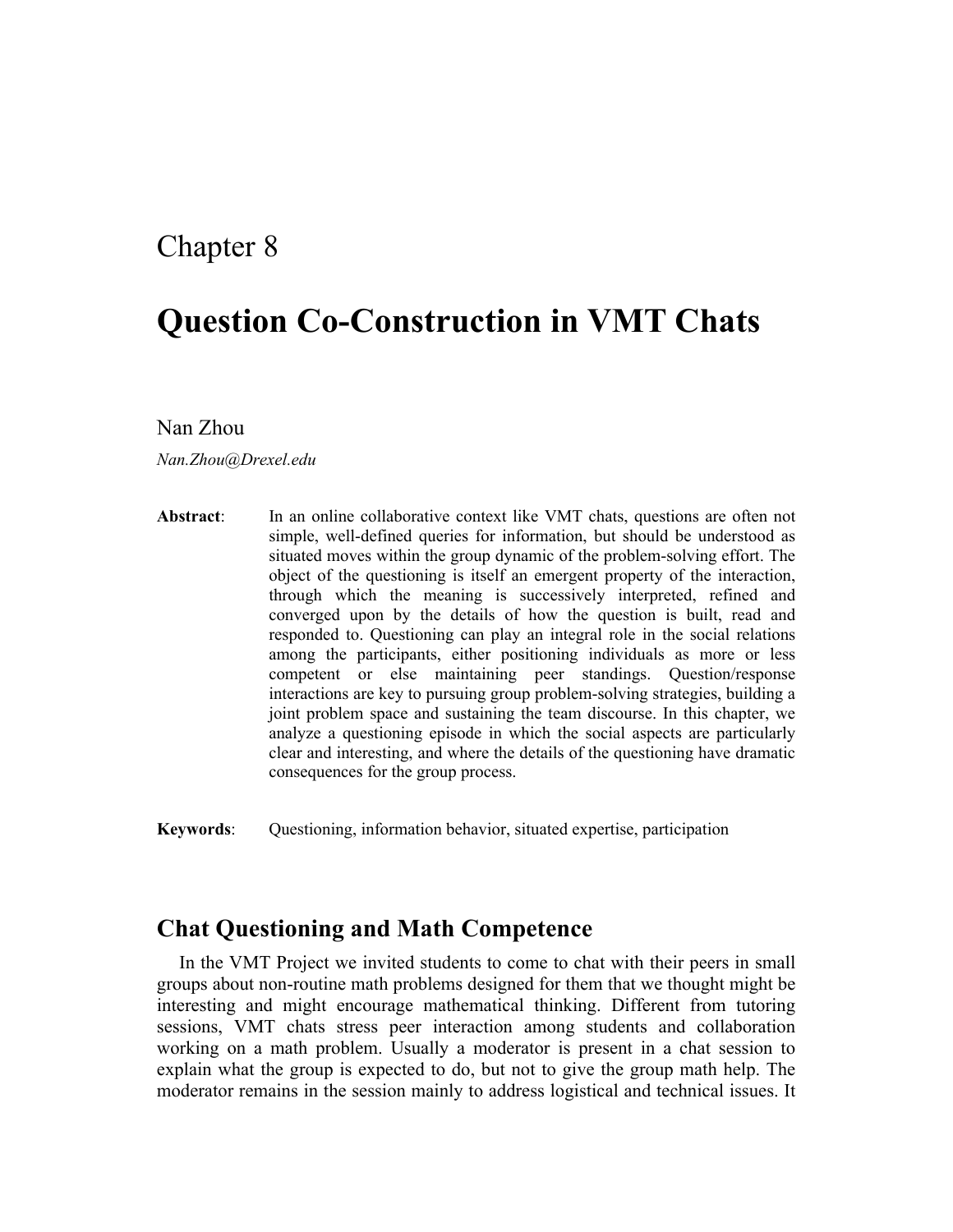is up to the student team itself to organize its own interaction and discuss the math problem. While a general math topic is given, including several issues to explore, the students must to a large extent define the questions they will pursue.

We all know that competence in a particular matter is not always distributed equally among participants in an interaction. The chat setting makes the study of this distribution possible because subtle displays of one's own competence or of attitudes toward the competence of another that are possible through body language in faceto-face settings must be made more explicit online. In VMT, some groups may consist of students from different grade levels; participants may or may not have experience in prior VMT sessions; some may have looked at the problem and tried to solve it before they joined the chat while others have not. In terms of competencies, we notice that some students display higher mathematical fluency, e.g. working with equations; some are better at verbally expressing themselves while others are better at conceptualizing problems visually. Even though many of the differences in expertise, talent, ability, knowledge, understanding, etc. may exist, not all of them are made relevant to the interaction. Differences only become relevant to the organization of participation in the group when they are made so by participants which can be done in a variety of ways. In other words, it is the local and situated differences that are of interactional relevance. The issue of relative competence often interacts with the student questioning processes.

This chapter explores how it is possible to sustain a productive peer relationship in an online group when there are relevant differences among actors in expertise, talent, ability, knowledge, or understanding. Pursuing this line of inquiry allows us to look into the mechanisms underlying peer-group interaction. How such *group mechanisms* may support or inhibit *individual learning* has become an important topic for current research on learning and instruction (Barron, 2003; Cohen et al., 2002; Schwartz, 1995). When there are differences in competence, actors need to work out among themselves the social order and the organization of their interaction. In this chapter, we look at how differences are attended to by participants in a collaborative peer group as part of the mechanism by which a group of students collaborate and manage the organization of their participation in ongoing chat interaction around problem solving. In particular, we examine the ways members of a small group (a) introduce differences in situated competencies as interactionally relevant, (b) organize their interaction to attend to these differences and (c) effect repairs where possible or find ways to proceed where repair is ineffective.

There are many ways that differences in competency can be introduced as interactionally relevant. Posing a question is often one way of accomplishing this. For example, an actor can ask a question about what is going on, or indicate there is a problem of understanding, or the actor can show the need for assistance by taking a particular kind of "next step" in a sequentially unfolding set of actions, etc. Acting as less competent than others does not mean the actor is not "membered" (Garfinkel & Sacks, 1970) as a participant in the ongoing interaction. It means the actors have constituted as relevant a particular difference in the distribution of presumed or actual competence among themselves. When a questioner asks certain kinds of questions, she constitutes and makes relevant differences in expertise, knowledge,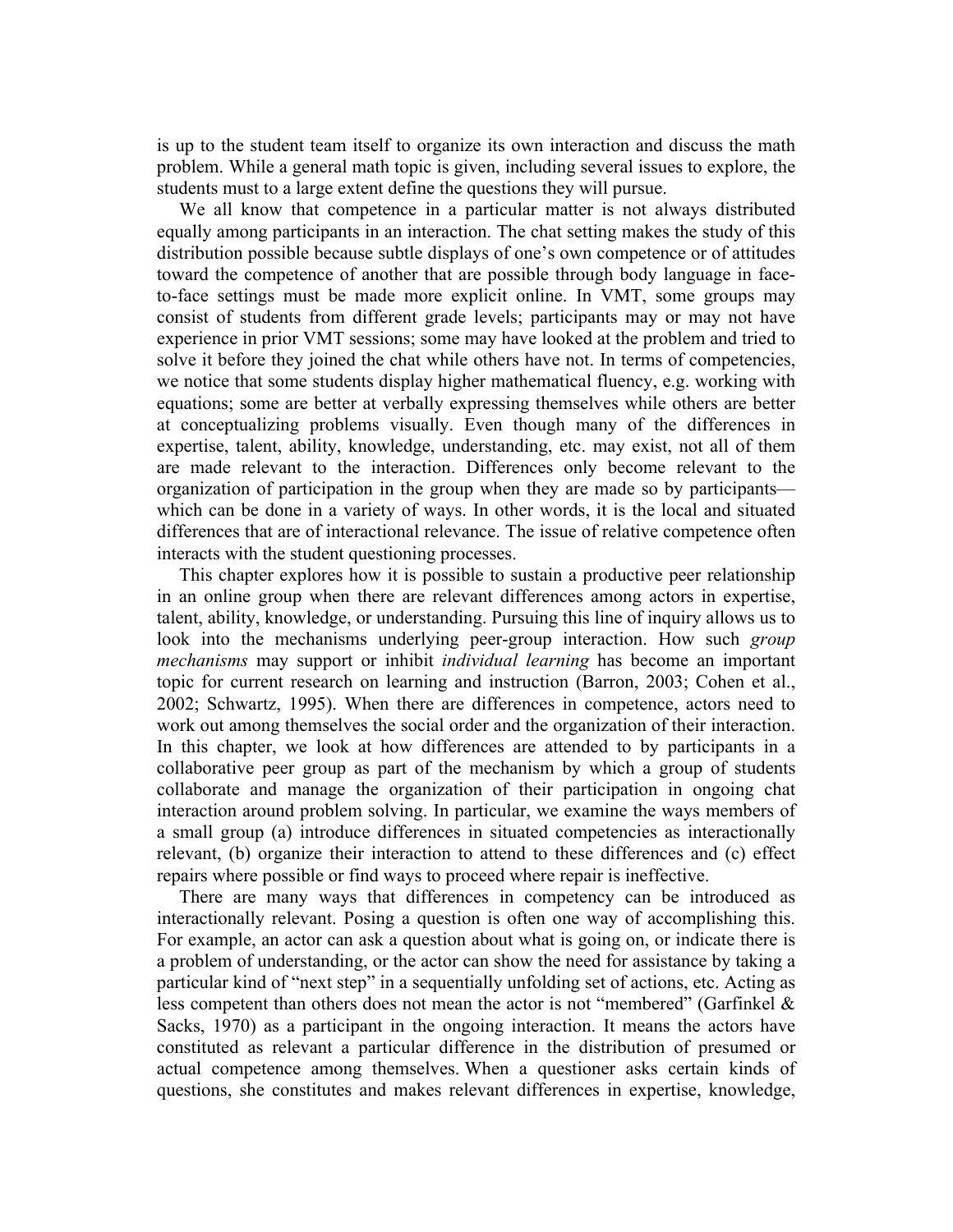etc. as a matter for the recipients to attend to. Thus, not only is the questioner asking a recipient about the matter at hand, she is also instantiating their relationship in terms of the organization of their participation in the interaction (e.g., as questioner and answerer). In examining our data of students' interaction in VMT chats, we have noticed that *question-response pairs* are frequently invoked for attending to differences in local expertise and competency. For instance, asking a question may imply that the addressee(s) are likely to be able to provide some information that the questioner does not know.

When actors put forward certain questions that do not address explicitly their standing as participants in the interaction, matters of difference in knowledge, understanding, expertise, etc., can be addressed in ways that preserve a peer relationship between questioner and respondent. When actors make the organization of participation explicit in the question-response construction as a matter to be addressed, then the nature of the relationships among interactants becomes a matter of concern that needs to be addressed. Issues of differences in knowledge, understanding, expertise, etc., are then made relevant in terms of the way those relationships are worked out.

Thus, one way that actors maintain peer relationships is by not addressing potential differences in competence explicitly as an interactional issue in questionresponse interactions. In this chapter, we show how actors *build a question and build a response* that allows the questioner and the respondent to attend to their relationship by addressing the matter at hand rather than by explicitly mentioning their relationship itself. Through the data analysis we present, we illustrate how we came to understand this.

#### **The Context of the Case Study**

The data consists of excerpts taken from chat sessions of Team C in the VMT Spring Fest 2006. This event featured teams who participated in four consecutive sessions over a two-week period. During the four sessions, there were some changes in the membership of some groups. For example, Team C had a newcomer joining at the beginning of the second session but a participant of the first session did not return. Teams were given the same set of problems, which initially required that they find the patterns of growth for a certain shape of stacked squares made up of sticks. In later sessions, the teams made their own shapes using squares and sticks and explored the pattern of growth of the number of squares and sticks in these shapes.

The first part of Team C's work that we analyze is from the first of the four sessions. It includes one episode that is split in six excerpts and two complimentary short excerpts from later in the session. Nish is a latecomer who joined about 10 minutes after other participants began working on the problem. Prior to Nish's arrival, the other three participants had worked out formulas to describe the pattern of growth for the number of sticks. Thus, when Nish arrived, the other participants were busy discussing their formulas. The moderator made two requests asking the group to bring Nish up to speed, the first of which did not receive much attention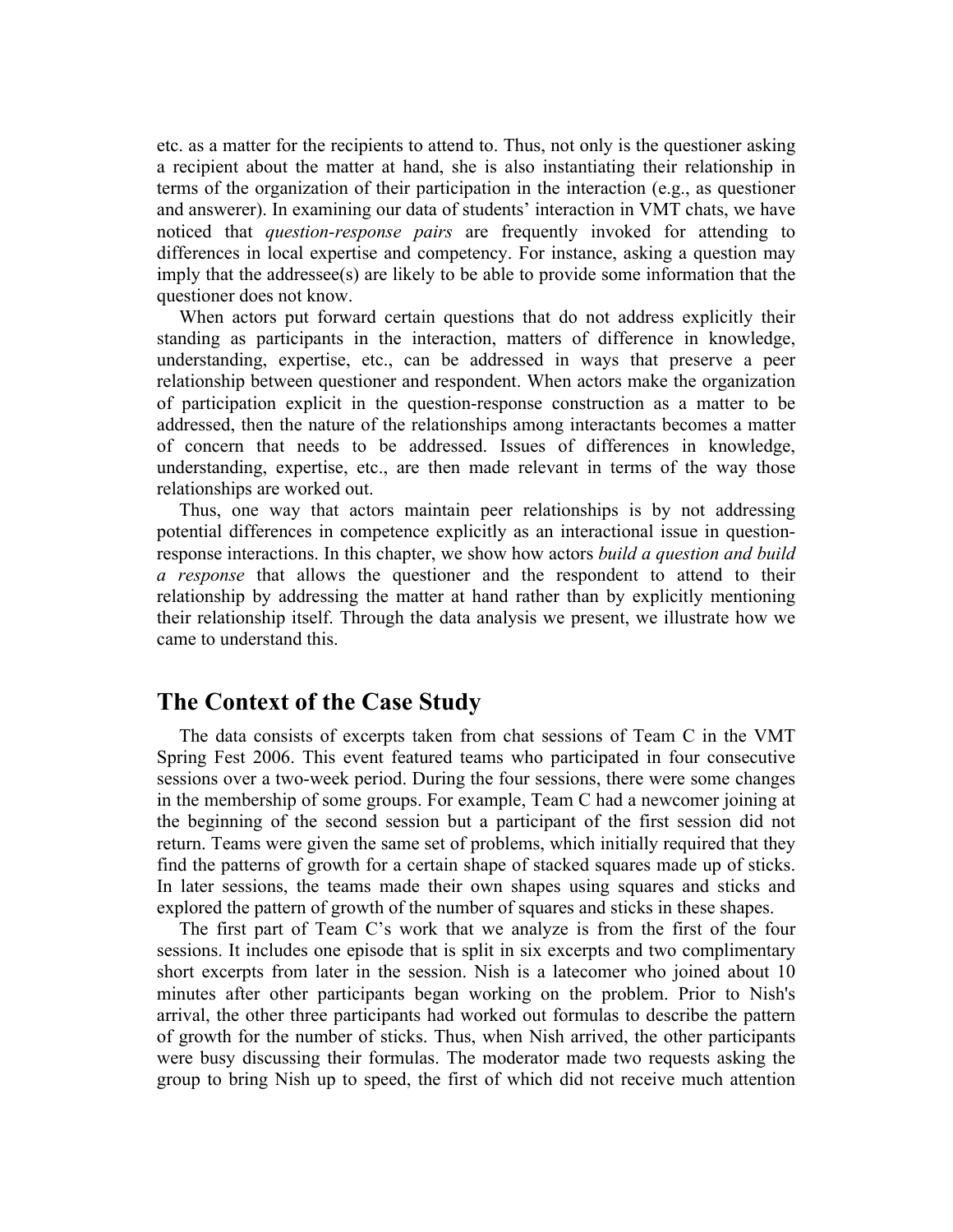from the group members, who were engaged in their task at hand. In response to the second request from the moderator, two participants, Jason and David, gave Nish brief instructions on how to reload the previous messages in the chat room. David also provided a summary of their findings, including how they found out the pattern of the number of squares and the number of sticks. They then moved on with the task they were engaged in, which was to write up their findings and post those findings on a wiki to share with other teams. The excerpts we analyze here start about 10 minutes after Nish joins the chat.

#### **Making Differences Relevant: Question Construction**

In a peer group engaged in math problem solving, competence—either in doing math, in being a member, or in other matters—is not always equally distributed among participants in an interaction. When differences in competencies become relevant matters among participants, participants use conventional methods to attend to those differences. Indicating a problem of understanding like Nish did at the beginning of the episode (see Log 8-1) or asking a question are among those methods to introduce differences as interactionally relevant. We analyze the excerpt in Log 8-1 to show how a particular method is used by participants to make differences relevant to the ongoing interaction. When a member of a peer group explicitly puts forward the issues regarding actors' participation such as competency, discussion on such issues may be avoided by participants. This allows the peer relationship to be preserved. The excerpt illustrates how Nish's posting at line 126 brings interactional trouble for the participants and how a *question* is constructed through the interaction.

|--|--|

| 126                                                              | 06.45.11 | Nish      | just to clarify sumthing, i am not overwhelmingly good at math as u             |
|------------------------------------------------------------------|----------|-----------|---------------------------------------------------------------------------------|
|                                                                  |          |           | guys seem to be, so it may take me more time than u guys to understand sumthing |
| 127                                                              | 06.45.44 | Moderator | can you tell us what's puzzling you?                                            |
| 128                                                              | 06.46.07 | Jason     | are we allowed to post images on the wiki? I could just download                |
| TeX real quick and get the summation notation in a small graphic |          |           |                                                                                 |
| 129                                                              | 06.46.12 | Nish      | the derivation of the number of squares                                         |

At line 126, Nish produces a report in which he (a) offers a self-assessment of his own math competency and (b) appends to this a description of his performance and participation in the ongoing activity of the assembled participants as a consequence of this difference. The fact that this report is a self-assessment made by Nish and the organization of participation is explicitly referenced in it ("**so it may take me more time than u guys to understand sumthing***.*") may have made Nish's posting a problematic matter for the participants. It reifies knowledge relations among participants in that the selfassessment is produced by making comparison of oneself to other actors among the group as a collectivity. The report calls on members of the collectivity to organize their participation to address the issues—i.e., differences among actors made relevant within it—which involves a discussion about one of the actors rather than about a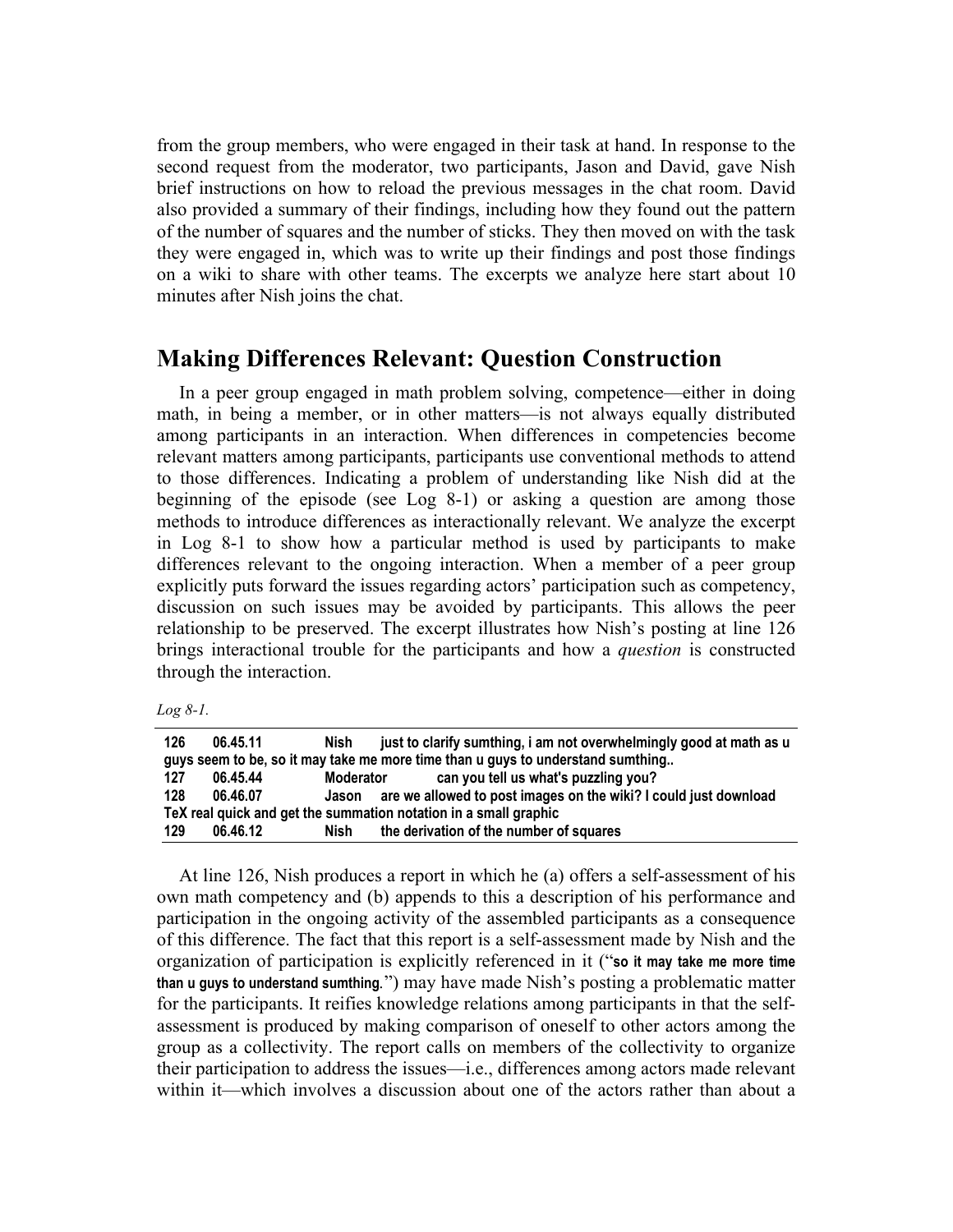mathematical matter. This problematic nature of the matter is underscored by the fact that there is a thirty-four second interval during which none of the participants responds (even though Nish's posting is addressed to all the participants as a collectivity, i.e. "**u guys**"), and no other observable activity happens in the system, either in the chat or on the whiteboard, which is rather a noticeable silence for a chat in a small group like this.

Membership in a peer group—i.e., being a peer in the group—involves entitlements and obligations to act, such as asking a question, responding to a request or producing an account. Entitlements of a member are accorded unless otherwise called into question by specific actions. In this excerpt, Nish could have asked a question regarding his problem, but he chooses to make a report instead. If we take a closer look at the setting where the interaction takes place, we come to a better understanding of why Nish chooses not to ask a question. The session is set up for equal participation of all students. The expectation and entitlement of equal participation are also reinforced by the moderator's reiterated request for bringing Nish "up to speed" and the group's effort to summarize what they have done for Nish and to give him directions for viewing their previous discussion in response to the request. As a latecomer, it is natural for Nish to feel the need to participate. However the group is oriented to some current task, and asking a question irrelevant to it becomes a delicate matter since it takes the risk of interrupting the ongoing work. In other words, it is always possible to pose a question during a chat, but it must be appropriately situated. Nish's question about the group's previous work is not appropriate to the current interactional context. So Nish must engage in some interactional work to prepare a new context for his questioning.

In such an imbalanced power situation with its asymmetry of social obligations, structuring a report like Nish does is probably done out of consideration of being minimally intrusive yet still sending out the message, "I'd like to participate*.*" It is also a request, negotiating how one can participate and be part of the group. Later in the chapter, we will analyze an excerpt taken from the second session of the same group, which serves as a contrasting case where a newcomer asks a question regarding a similar problem in understanding, as a way to demonstrate how the method chosen by a group member to make differences relevant to the interaction is very much locally situated.

One function of Nish's report is probably to initiate instructional work by eliciting questions from other participants to probe his problem in understanding. Such instructional work may be dis-preferred, thus avoided in a peer group in order to maintain peer relationships. Problems of participation may therefore arise, where repair becomes a relevant activity. One way to characterize the posting and the subsequent inactivity of the other participants from an interactional perspective is that there was an interruption in the progression of the interaction. One consequence of an interruption in progress is that something needs to be done to restore it if the interaction is to continue. Problems of progressivity call for repair work of some sort: Nish, whose posting led to the lengthy period of inactivity, would have to produce a next posting, or some other participant would need to do so. Given Nish's initial posting, what a next posting could be and who would produce it are a source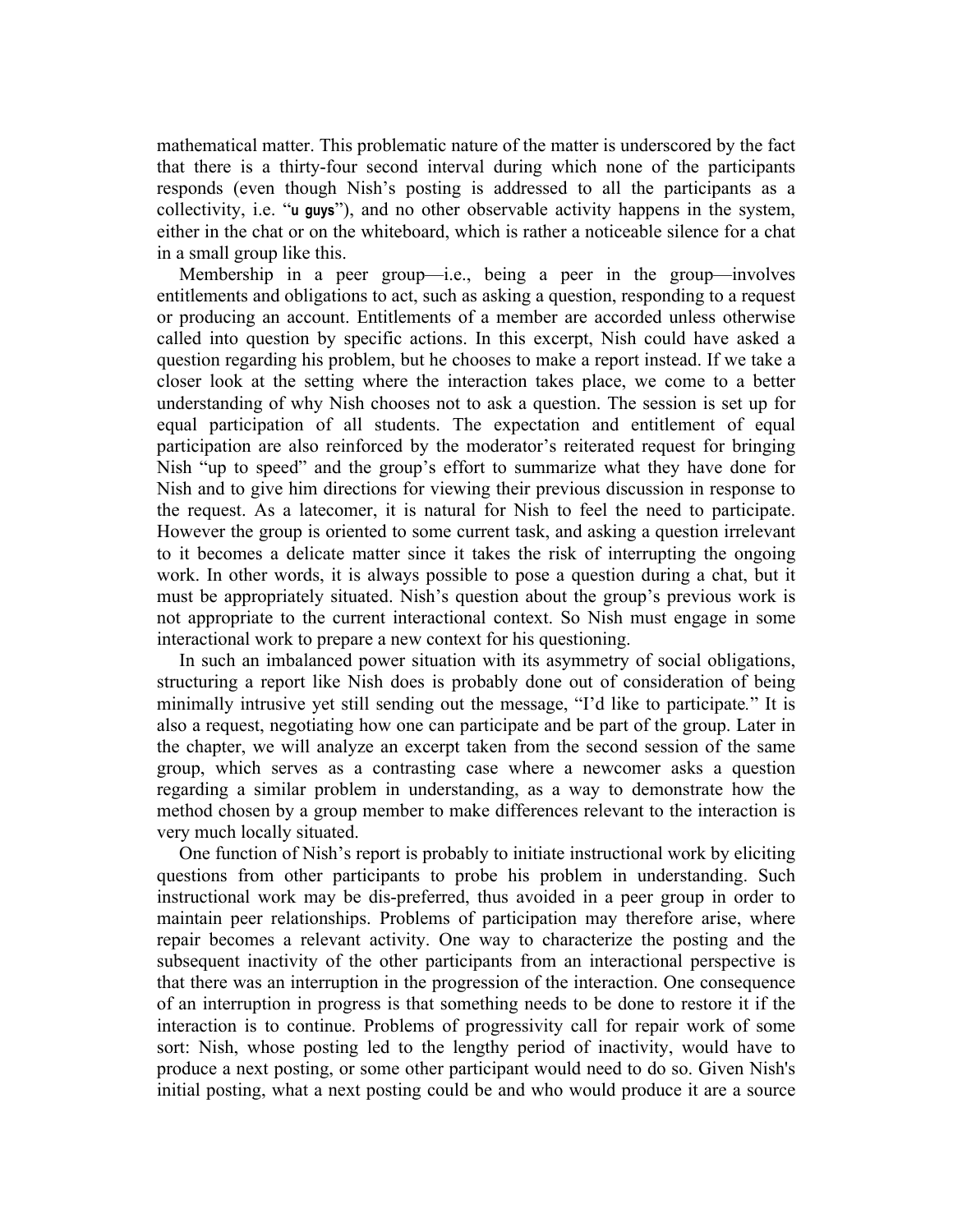of interactional trouble for the participants. In this case, a next posting is produced by the Moderator who asks, "**can you tell us what's puzzling you?**" (at 6:45:44).

This posting in a question form is quite clearly addressed to Nish, showing that the moderator has recognized there might be a problem of some sort that Nish has possibly with understanding—which he is trying to indicate and presumably asking for help from the group. By using "**us**", the moderator is acting on behalf of the group. The response that it is calling for is thus designed to be directed to the group as a collectivity. It positions the group as recipients and entitles them to respond to whatever Nish may articulate in the subsequent posting. In other words, the posting from the moderator does the work of recognizing the differences (either in math expertise or understanding) as made relevant by Nish's report, and bringing the issue up to the group to deal with. It also puts Nish in the position of providing more specific information about his problem.

By responding to the moderator's inquiry, Nish's response at line 129, confirms with the moderator that there is some trouble in terms of his understanding of what the group has produced and in particular with "**the derivation of the number of squares**." Though line 129 is not in an inquisitive form, combined with the moderator's question that it is responding to, it constitutes a *question* in its own right, articulating Nish's problem and at the same time indicating the need for assistance and calling upon the group to act: How did the group derive the number of squares? Posing a question of this kind instantiates the epistemic stance of Nish—that he does not know how the expression for the number of squares was mathematically derived—in relation to the group, positioning Nish as an actor seeking help from the group, and treating the group as entitled to offer the resource to address the epistemic differences. It is now up to the group to determine what an appropriate response should consist of and to work out among themselves who would actually produce or deliver the response.

## **How the Differences are Attended to: Response Construction**

In reviewing our data, we found that participants attend to differences in math as indicated in a question regarding math topics promptly without interactional trouble, in contrast to the lack of response to differences regarding an actor's competency. Differences in competence may come from a variety of sources, for example, math skills, understanding or experience in the group, just to name a few. It is consequential for the interaction what kind of differences the participants highlight and how they treat them. Our analysis of the subsequent data excerpt in Log 8-2 shows that the difference made relevant in the interaction is treated by the group as an experience of being in the group while that part of work was getting done, instead of treating it as knowledge or as a conceptual deficit in math. In the postings from 130 to 134, Jason gives Nish a recap of what the group did by providing an *historical account of the group's work*.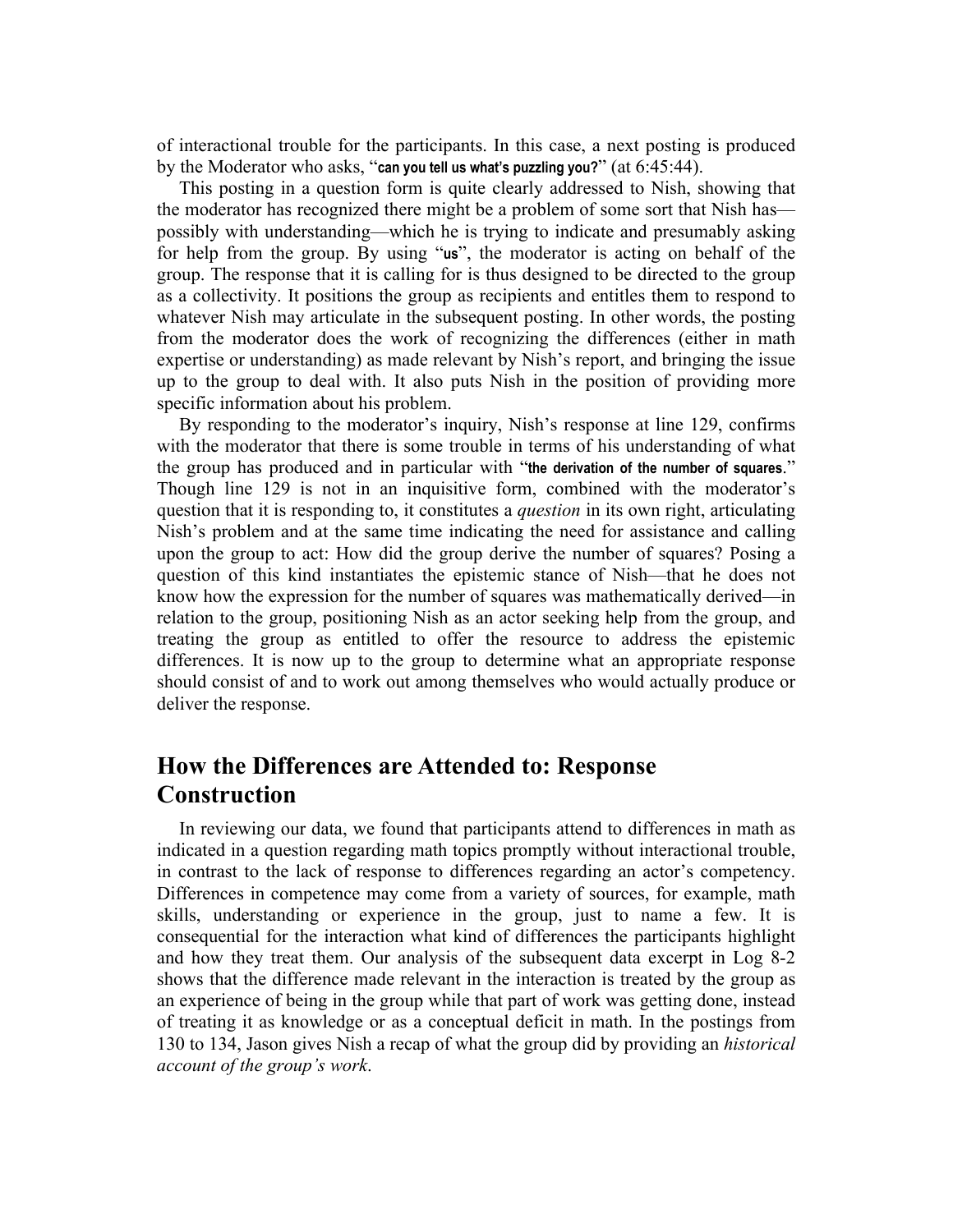|--|--|

| 130          | 06.46.21               | Jason       | oh                                                                   |
|--------------|------------------------|-------------|----------------------------------------------------------------------|
| 131          | 06.46.31               | Jason       | so you see in the list a column for "N"                              |
| 132          | 06.46.50               | Jason       | when $n=1$ , we have 1 square; for $n=2$ , 3; and for $n=3$ , 6      |
| 133          | 06.47.00               | Jason       | we came up with a formula to find the total number of squares for    |
| any number N |                        |             |                                                                      |
| 134          | 06.47.16               | Jason       | the purpose of the formula is so that you don't have to draw out the |
|              | squares and count them |             |                                                                      |
| 135          | 06.47.39               | <b>Nish</b> | um yes                                                               |
| 136          | 06.47.41               | <b>Nish</b> | i know                                                               |
| 137          | 06.47.51               | <b>Nish</b> | but how did u get that formula                                       |

How a difference is treated by the group as such is an interactional and procedural matter for the participants. When the difference is introduced by Nish as interactionally relevant to the group, the announcement at the beginning of the excerpt (line 126) is a report regarding his own math competence in relation to others in the group: "**i am not overwhelmingly good at math as u guys seem to be***.*" Even though such a report is signaling the need for assistance, it may not be clear to participants (including the moderator) what the particular problem might be, as shown in the lack of response from the participants and the following intervention from the moderator.

How participants treat the differences probably accounts for the discrepancy between what the question may be asking and the response being provided as we take a closer look at the data.

In the five subsequent postings starting with line 130, Jason produces an account of the group's work as a response to address Nish's problem. These postings start with " $oh$ " as a separate line, which is a marker of displaying his understanding of the request and also indicates there is more subsequent posting to come. He first directs Nish's attention to "**a column for 'N'**", which is stated in the original problem description, and explained what the group has done: "**we came up with a formula to find the total number of squares for any number N***.*" The use of the pronoun "**we**" and past tense (as in "**came up**") suggest that this is produced as an historical account of what the group did earlier in the session, before Nish's joining. However, there seems some disconnect between the group's problem-solving steps provided in the two postings in line 132 and 133. The first one lists the number of squares for N from 1 to 3 whereas the following jumps to stating the result that the group found a formula for "**the total number of squares for any number N***.*" This leaves out the mathematical reasoning on how the number of squares is generalized to N. These sequential postings from Jason end with a statement of the purpose of the formula: "**so that you don't have to draw out the squares and count them***.*" If we pay attention to the timestamp of those postings, we notice that they are being posted in a consecutive manner: there is only a few seconds before the next posting appears.

After the last posting from Jason at 6:47:16, the next posting appears 23 seconds later at line 135 from Nish: "**um yes**." This noticeable time elapse marks the completion of Jason's production of the response, delivered in five individual postings, and projects subsequent action of relevancy. The fact that there is no uptake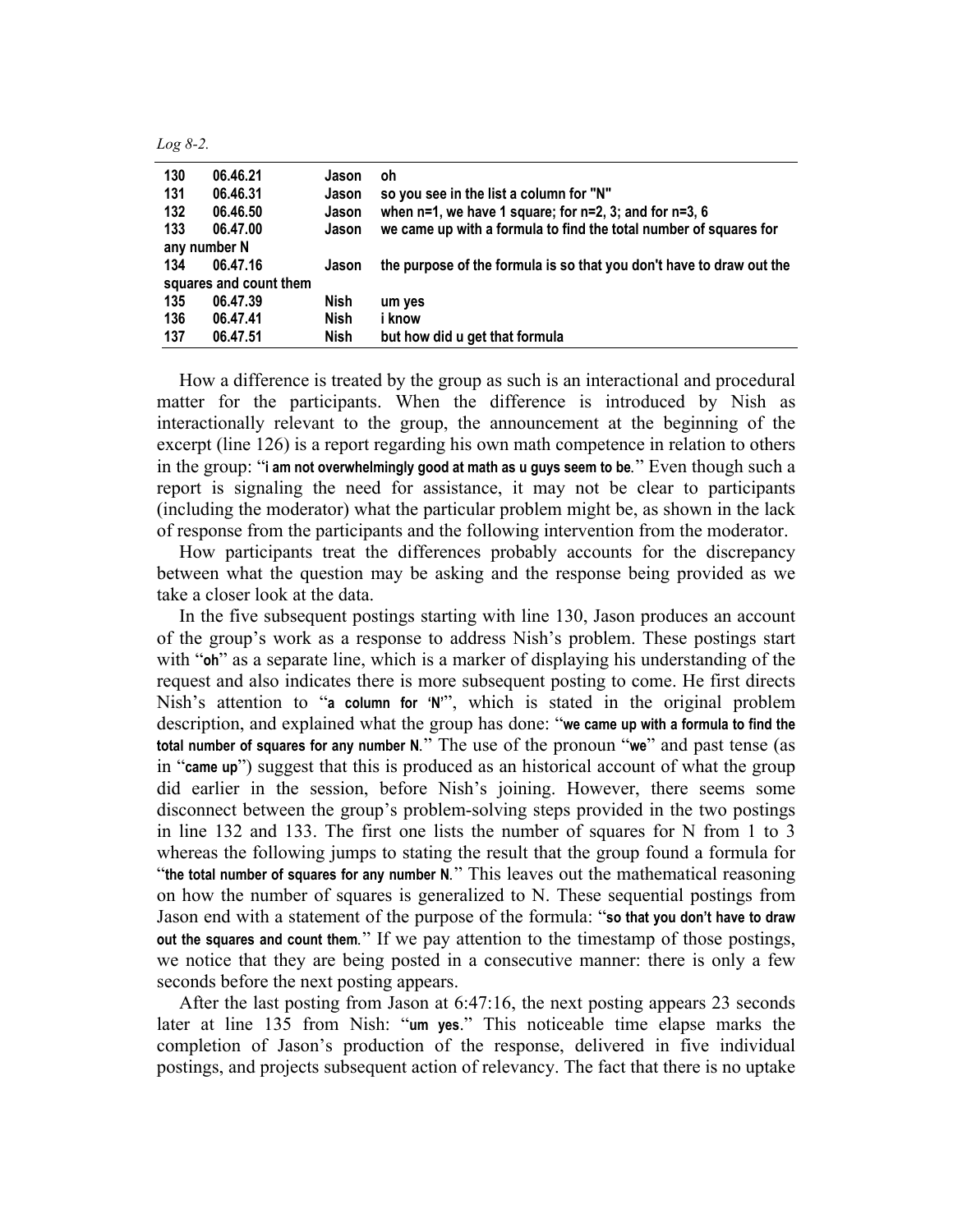by other participants indicates that what Jason has produced may have been treated as being endorsed by the group as appropriate to address Nish's question.

#### **Reformulation of a Question**

It is up to the questioner to assess the adequacy of a response to a question (Sacks, 1962/1995). The completion of Jason's production of the response calls on Nish to act upon it. In the following three postings by Nish, "**um yes**," followed by a separate line, "**i know**," together with a subsequent question, constitute a *dis-preferred* response. In a situation like this when a request for help is made and a subsequent explanation (which is rather elaborate in this case) provided, a preferred response would be acknowledging the usefulness of the explanation so that the interaction could progress without trouble. A dis-preferred response usually involves extra interactional efforts from the respondent such as providing explanation or an account. In face-to-face interaction, one could use a variety of ways to indicate a dispreferred response, such as frowning, using disapproval or hesitant tone, etc. In chat, there has to be effort made to indicate such, which means a chat message has to be constructed to be read as dis-preferred, such as a posting being preceded by "**um**" in this case. The subsequent "**i know**" indicates that the response provided has not answered the question because what it explains was already clear to the questioner. This also shows that Nish understands much of what went on in the group, but he is specifically asking for help on a particular matter of mathematics—"**the derivation of the number of squares.**"

A question from Nish, "**but how did u get that formula***"* (line 137), with a preface "**but**" is posed immediately following the two short postings. The dis-preferred response consisting of the three consecutive postings constitutes an assessment of what Jason has provided in answering Nish's initial question. The question in line 137 can be seen as a reformulation of the initial one. It is constructed in the interaction among question-response-evaluation using the response and the initial question as resources. If recipients can and do reasonably infer that "**i know**" refers to the math content of the response, then the reformulated question is distinguishing (a) the mathematical derivation of the formula from (b) a recounting of its role in the past group process.

How does the discrepancy arise between the response provided and what the request for help may be asking for? Nish's initially posed "question" constructed through interaction with the moderator—"**the derivation of the number of squares** (is puzzling me)"—does not reveal to the group what he already knew. The question could be interpreted as asking about either (a) the particular mathematical manipulation of deriving the formula from a series of numbers or (b) the problemsolving steps that lead to the posted formula. The differences could be conceptual as in lack of certain knowledge—or procedural—as caused by Nish's earlier absence from participation. In this episode of peer interaction, the fact that the group treats the differences as the latter seems to suggest there might be certain preferences in a peer group like this for treating differences as differences in group experiences rather than in personal competencies. Actors won't presume incompetence of any sort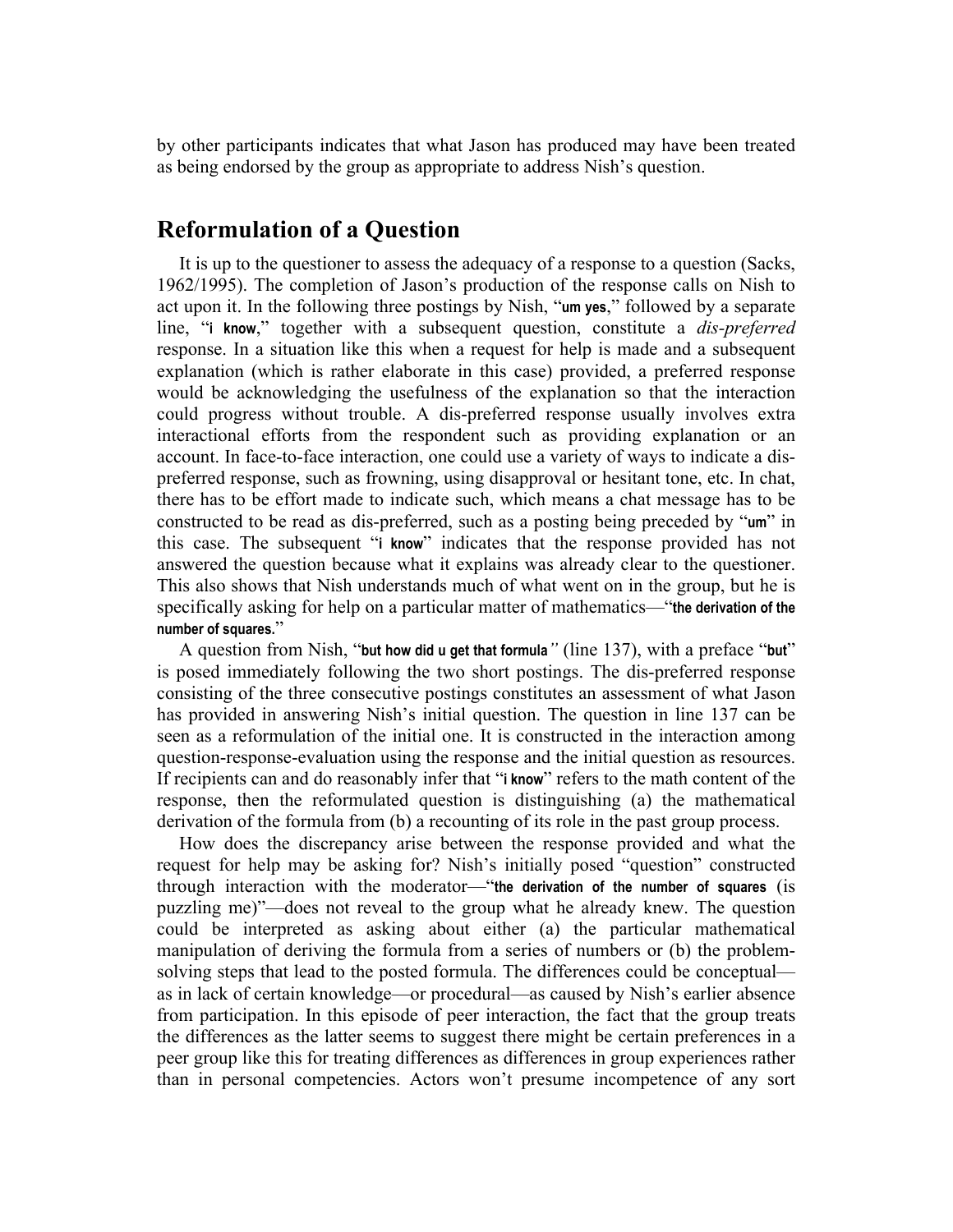unless there is strong enough evidence to make it relevant. In our case, the data in later excerpts show that the group finally assumes Nish's incompetence as relevant and makes it explicit after the interactional troubles have accumulated to a certain point. At that point, the organization of participation in the group is consequently changed and the peer relationship is not maintained any more, as we will see.

## **Doing Situated Expertise: Co-construction of the Response to a Question**

In the analysis of Log 8-3, we show how situated expertise is effected by group members collaboratively—how the group organizes its interaction to attend to the differences and effects repairs when possible or finds ways to proceed when repair turns out to be ineffective.

|--|--|

| 138 | 06.48.00                    | Jason            | oh           | <b>Ref to WB</b>                                               |
|-----|-----------------------------|------------------|--------------|----------------------------------------------------------------|
| 139 | 06.48.11                    | <b>Moderator</b> | i believe so | <b>Ref to WB</b>                                               |
| 140 | 06.48.12                    | Jason            |              | uh, basically you try to find a pattern in the total number of |
|     | squares first               |                  |              |                                                                |
| 141 | 06.48.47                    | Jason            |              | we found a formula for that which we'll post on the wiki       |
| 142 | 06.49.00                    | David            |              | if you look at the patterns row by row, it's $1 + 2 + 3 + 4 +$ |
|     | however many rows there are |                  |              |                                                                |

We see that Jason positions himself as the recipient (or one of the recipients) of the question, thereby acting as a local situated expert. He appears to be the first one who picks up Nish's question and provides a response, which is presented in three individual postings. It starts with "**oh**" as a single posting (line 138), a marker signaling more to come in subsequent postings, which also serves as an indicator of expressing his increased understanding of the question, which his upcoming response is going to address.

This line 138 also has an explicit reference to the whiteboard, indicated in the log by "**WB.**" The reference appears as an arrow attached to the message in the chat environment (Figure 8-1), which is a feature of this environment that allows users to make explicit reference from a current message to previous chat message or to an area on the shared whiteboard. If we follow this reference of "**oh,**" we can see it is pointing to the "**Formula for total # of squares: n(1+n)/2**" in a text box created by the group on the shared whiteboard. The use of the graphical reference here serves to confirm Jason's understanding of the deictic reference made in Nish's question, **that formula**, therefore to establish their shared reference to the object, i.e., the specific formula as the common ground that the question-response interaction is based on. By making the deictic reference publicly visible to the group, it also creates an opportunity for other members' assessment and invites participation from them to help construct a response together.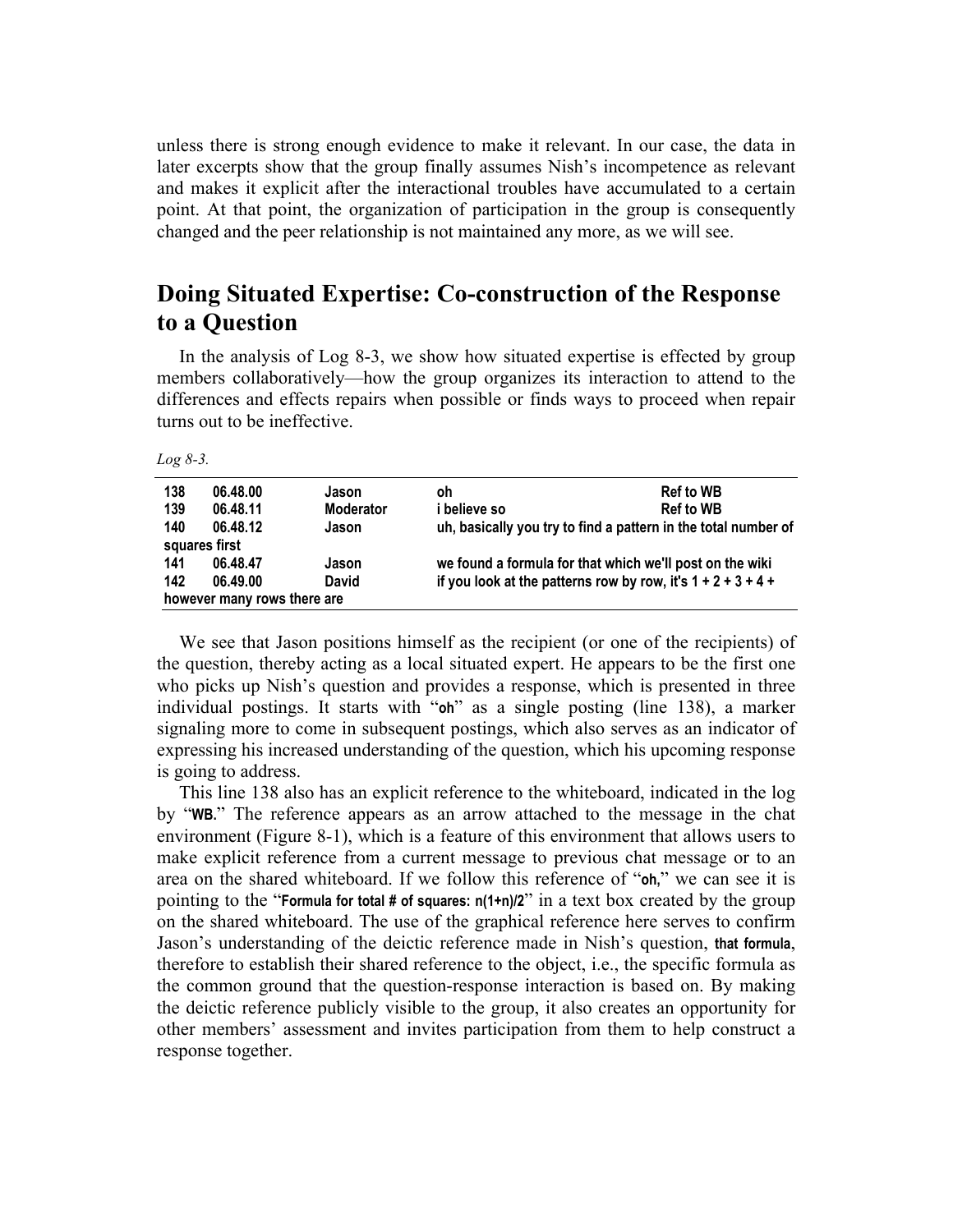

*Figure 8-1. The session in the Replayer tool.*

The use of "**uh**," at the beginning of Jason's next posting (line 140) also displays hesitance of some sort, possibly in the appropriateness of the upcoming content as a response to the question being posed. The response being provided here is presumably some kind of repair attempt that seeks to address the trouble that is made relevant by Nish's dis-preferred reply. It is a reformulation of what Jason previously provided, which the reformulated question is projecting. However, Jason's response is not particularly different from the earlier response he provided, which the current one is meant to repair: he is reporting the work the group did (**we found a formula**) and also what the group was oriented to (**for that which we'll post on the wiki**), but not focusing on how the formula,  $n(n+1)/2$ , is mathematically derived. Such a report may be oriented toward giving the questioner an explanation from a higher-level problemsolving perspective by providing the steps the group has gone through. It is rather interesting that Jason insists on providing a response similar to the previous one just made, which has already been assessed by Nish in his dis-preferred response as not being appropriate since he already "**knew**" it. This suggests that actors are conservative of the trajectories they take in interaction, and it requires a considerable amount of work to get people to shift focus onto things other than what they have been working on in interaction. It is routinely the case that people must, over multiple turns at talk and interaction, work out their troubles. The trouble itself may only become evident in the process of working it out, which in our case is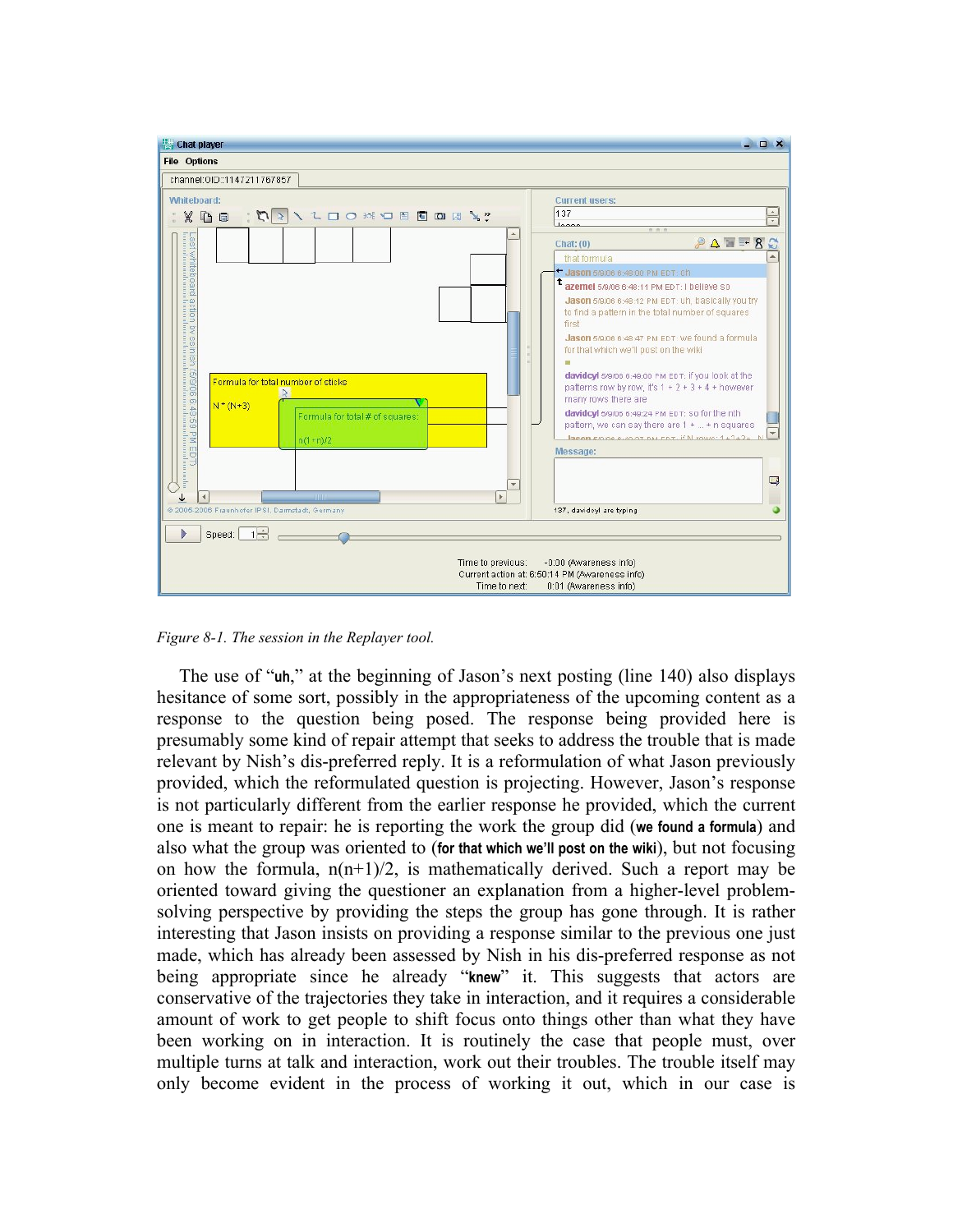demonstrated by the fact that other members jump in later to offer alternative ways to address the trouble. It also seems to suggest a preference members in a peer group may have in what constitutes an appropriate response to address a newcomer's question in order to "**catch up**"—which is reviewing group experience over providing conceptual math knowledge, as exhibited earlier when the differences are attended to. This may help explain why Nish originally stressed his need for help with math because he wanted an explanation of the derivation of the formula, not the problemsolving steps the group went through that Jason insists on providing.

There is a pause of 35 seconds between Jason's two separate postings at line 140 and 141, which is an interactionally significant duration in a chat like this. A further, closer look at what happens during this period as we step through the unfolding interaction using the VMT Replayer tool reveals that there is a 12 second interval between when the posting at line 140 appears and the next awareness information "**Jason is typing**" shows, immediately followed by another awareness information "**David is typing**" just 2 seconds later. The finished messages anticipated by the awareness information are posted later in line 141 and line 142. Although Jason's posting in line 140 is explaining what the "**first**" step should be, therefore projecting subsequent postings by him on following steps, the 12 second interval during which no observable activity takes place nevertheless indicates the possibility of some interactional trouble and opens up the space for any participants including Nish, the questioner, to address that trouble. It allows the questioner to assess the response or other group members to construct an appropriate response to the question together. David offers a way of addressing the question as an alternative to Jason's response, implying that there may be another relevant kind of response, different from the one Jason has produced.

David starts Log 8-4 by describing how the pattern of the number of squares grows "row by row" in relation to the number of rows. He then continues to present how the pattern is being generalized to the Nth, which is very similar to what Jason posts in the following line (144) that appears only 3 seconds later. Jason's posting "**if N rows: 1+2+3+...N**" does not stand alone as a meaningful and coherent statement if not read together with David's posting at line 142. It fits seamlessly into the sequential unfolding of the posting just as David's subsequent one does. When we replay the session in real time, the awareness information in the system shows that Jason started composing his message after David's first one was posted and while David's second posting was still being composed. Analysis of the sequential relation of messages suggests that line 144 posted by Jason is built on David's first posting.

|--|--|

| 143<br>144 | 06.49.24<br>06.49.27                  | <b>David</b><br>Jason | so for the nth pattern, we can say there are $1 +  + n$ squares<br>if N rows: $1+2+3+N$ |            |
|------------|---------------------------------------|-----------------------|-----------------------------------------------------------------------------------------|------------|
| 145        | 06.49.57                              | Jason                 | so then we incorporated the formula for finding the sum of an                           |            |
|            | arithmetic series                     |                       |                                                                                         |            |
| 146        | 06.50.12                              | <b>David</b>          | there's a formula for finding the sum of consecutive integers, which                    |            |
|            | (when starting from 1) is: $n(n+1)/2$ |                       |                                                                                         |            |
| 147        | 06.50.17                              | 137                   | so you use gaussian sum to get $n(n+1)/2$                                               | Ref to 123 |
| 148        | 06.50.25                              | Jason                 | that's it                                                                               | Ref to 146 |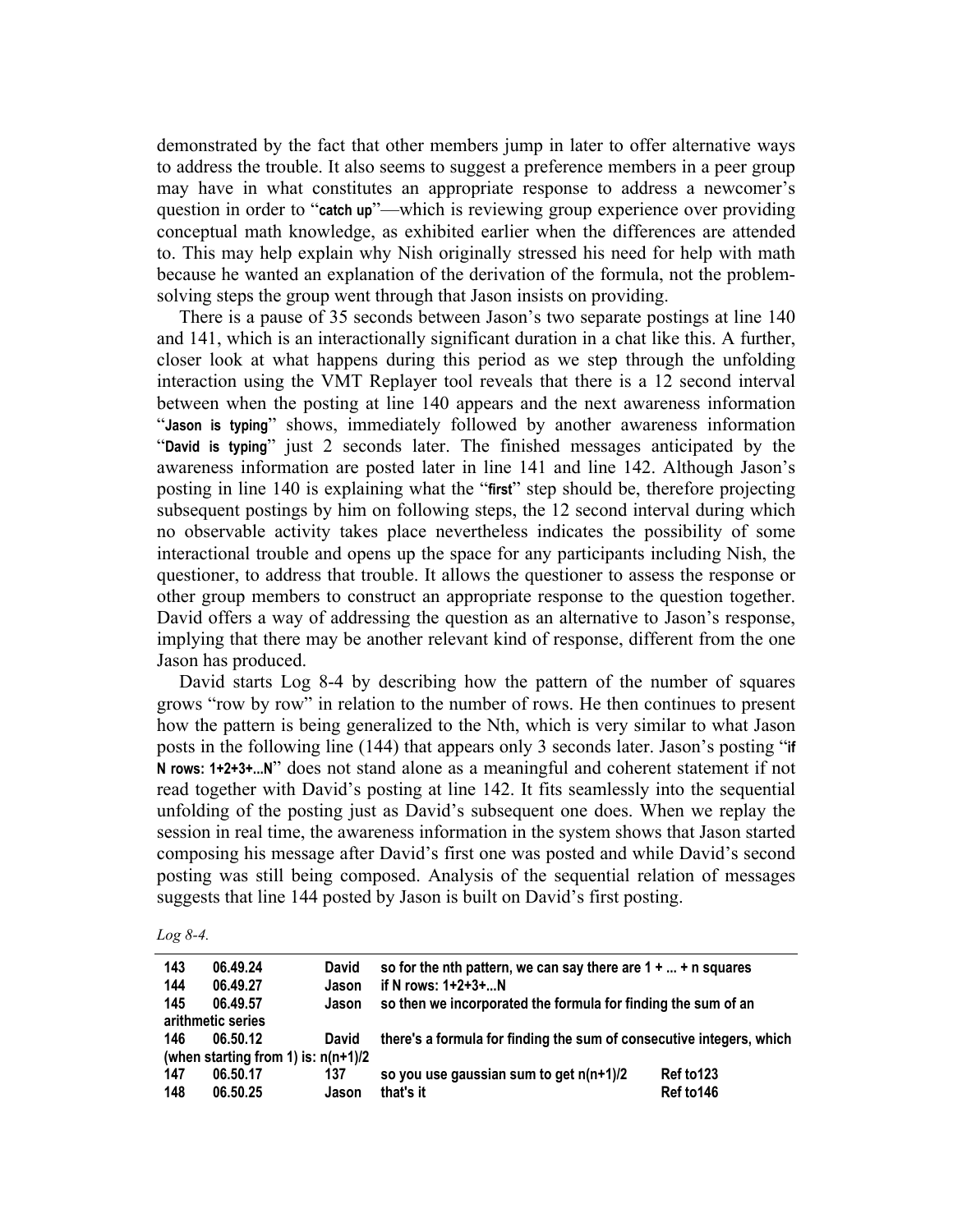This excerpt displays an instance of how a group engages in doing situated expertise collaboratively by taking up and building on each other's postings and endorsing other's contributions. Jason and David respectively present that there is an existing formula ("**for finding the sum of an arithmetic series" or "for finding the sum of consecutive integers**") ready to use, which they "incorporated", as stated by Jason in line 145. David also explicitly provides the formula:  $n(n+1)/2$ . This contribution is similarly made by the other participant, 137, in the next line that comes just 5 seconds later, where he refers to the formula as the "**gaussian sum**" and also presents the formula explicitly.

David's statement about the formula in line 146 is endorsed by Jason: "**that's it**," with reference pointed to it using the reference tool (line 148). In his subsequent posting, David also explicitly endorses Jason in line 149 using explicit reference "**as Jason said**" and direct quote with slightly changed wording, i.e. arithmetic sequences in general vs. an arithmetic series. From line 142 to 149 within the period of one and a half minutes or so, the postings from three different participants—namely Jason, David, and 137—align with and build on each other. Together, they construct a rather coherent and complete explanation, at least from the three question recipients' perspective, in response to Nish's question.

## **How Making the Relationship Explicit Changes Participation**

In our case, the group completes the construction of a response to the posed question. The completion is marked by David's endorsement of Jason's explanation regarding the formula and the noticeable 16 seconds elapse that follows where no more posting from the three participants is made. The completion of the questionresponse pair puts Nish, the questioner, into the position of reacting to the response provided, e.g. making an assessment of it. Nish's response does not come out until 16 seconds later in a very brief form, displaying great hesitance and uncertainty: "**hmm**…" Again, Nish presents a dis-preferred response to the proffered explanation. The hesitation marker posted at line 150 of Log 8-5 prepares recipients for the initial indication of uptake at line 151, "**isee**," and the possible production of a contrastive beginning with "**but** …" (as we saw earlier, at line 137). Nish does not produce a contrastive posting. From the Replayer tool, we notice that Jason starts composing his message about the same time as Nish starts composing his reply, which he posts at the same time as Nish's second short acknowledgement "**isee.**"

|--|--|

| 150<br>151 | 06.50.51<br>06.50.56 | Nish<br>Nish | hmm<br><b>isee</b>                                                 |
|------------|----------------------|--------------|--------------------------------------------------------------------|
| 152        | 06.50.56             | Jason        | on a side note, you'll be doing stuff of similar sort next year in |
| Algebra II |                      |              |                                                                    |
| 153        | 06.51.01             | Nish         | thanks                                                             |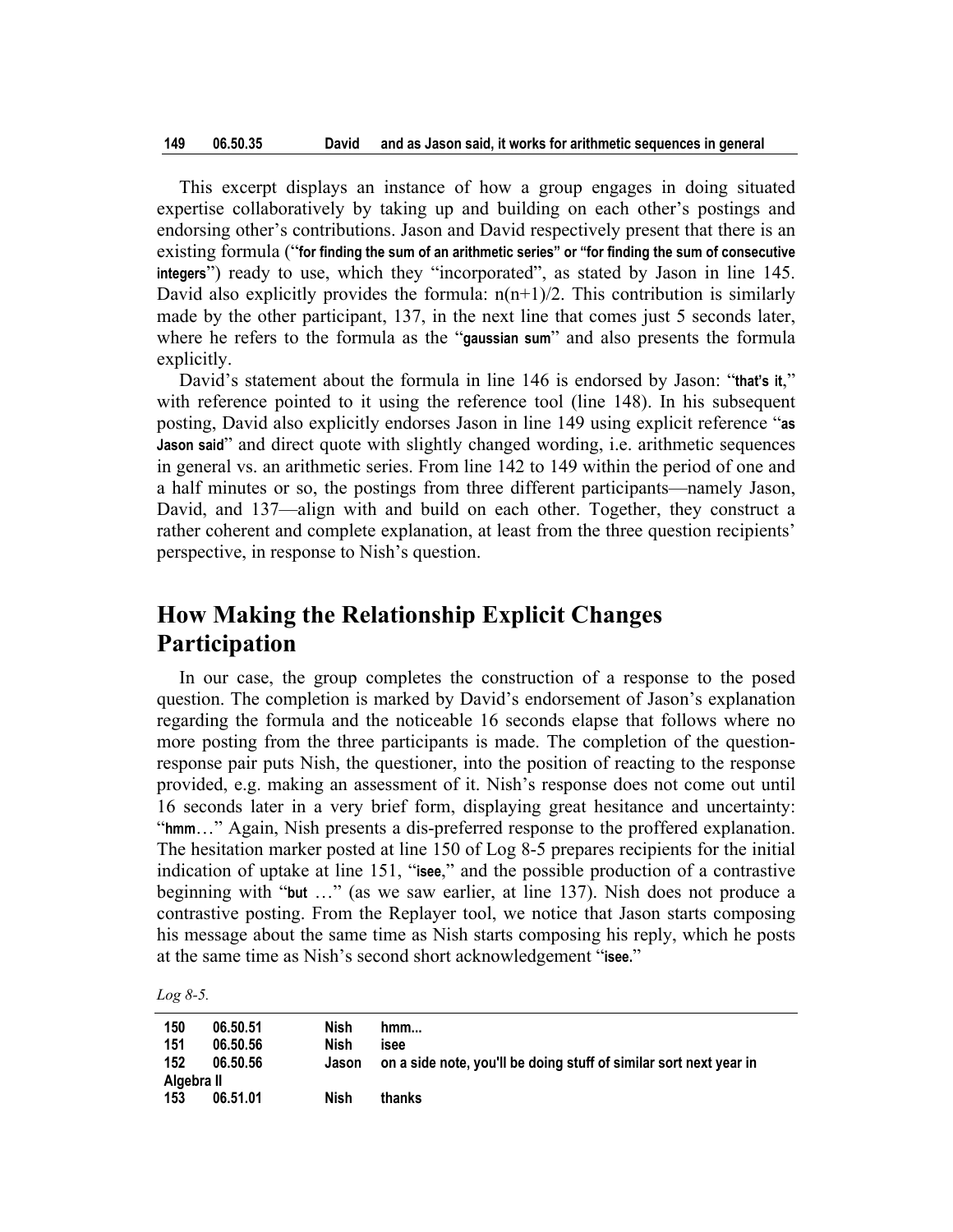It may be the case that Jason's post at line 152, "**on a side note, you'll be doing stuff of similar sort next year in Algebra II**," was produced and posted in such a way as to circumvent further specification of Nish's query. Another feature of this post at line 152 is that it (a) problematizes Nish's math skill level and competence (as indicated by the remark that Nish will not be exposed to the kind of problem they are working on until the following academic year) and (b) makes the matter of Nish's competence available as a matter of public concern to all parties to the interaction. Nish thanks the group promptly without further comments. David then orients the group to the business that they were working on prior to this whole question-response sequence by proposing the task "**ok so let's finish the problem***.*" Nish does not challenge this bid to move on and stops asking further questions regarding the same topic.

The most notable feature of this last portion of the sequence is that there is a shift in topicalization from the mathematics to the skill level of the participant. This constitutes a change in the organization of participation among members that, as subsequent interaction displays, changes the nature and distribution of entitlements, obligations, expectations, etc., among participants. One question left for us to wonder is how such noticeable change of the organization of participation happens. Here we offer explanations from a perspective combining conversation-analytic and peer-group-interactional approaches.

In their response to Nish's question, the three participants treat the formula n(n+1)/2 as something already existing that has been "**incorporated**" (in Jason's words) into the construction of their problem solution. By offering this as established knowledge, they assume this knowledge is available and accessible to all, including the questioner. That there were questions about the formula does not mean necessarily that the questioner is incompetent, at least initially. It is only when others have attempted to respond and these responses (a) are deemed by respondents to be adequate ways of addressing expectable troubles with respect to the formula, but (b) do not resolve the questioner's troubles, that an alternative source of the trouble may be investigated or proposed to account for the apparent failure of the responses to resolve the problem. In this case, Jason presents the fact that Nish has not studied this material and cannot be reasonably expected to competently understand it.

Up till now, the differences made relevant by Nish's first statement and subsequent question have been attended to by the group as differences in situated, local expertise. The participation and interaction have been organized around addressing the differences at hand as topical, i.e., mathematical matters rather than issues of personal competency. Jason's posting in line 152 however made the issue of relationship itself—i.e., a person's competence or incompetence—a matter of concern. By saying that Nish will "**be doing stuff of similar sort next year in Algebra II**," Jason comments on Nish's studied math preparation, which interactionally serves as a mechanism to shut down this line of discussion. The peer relationship is not maintained anymore, which means certain entitlements of being a peer no longer exist, such as asking a further question regarding the same topic. Such a break down does not however necessarily mean that the peer relationship is never to be restored.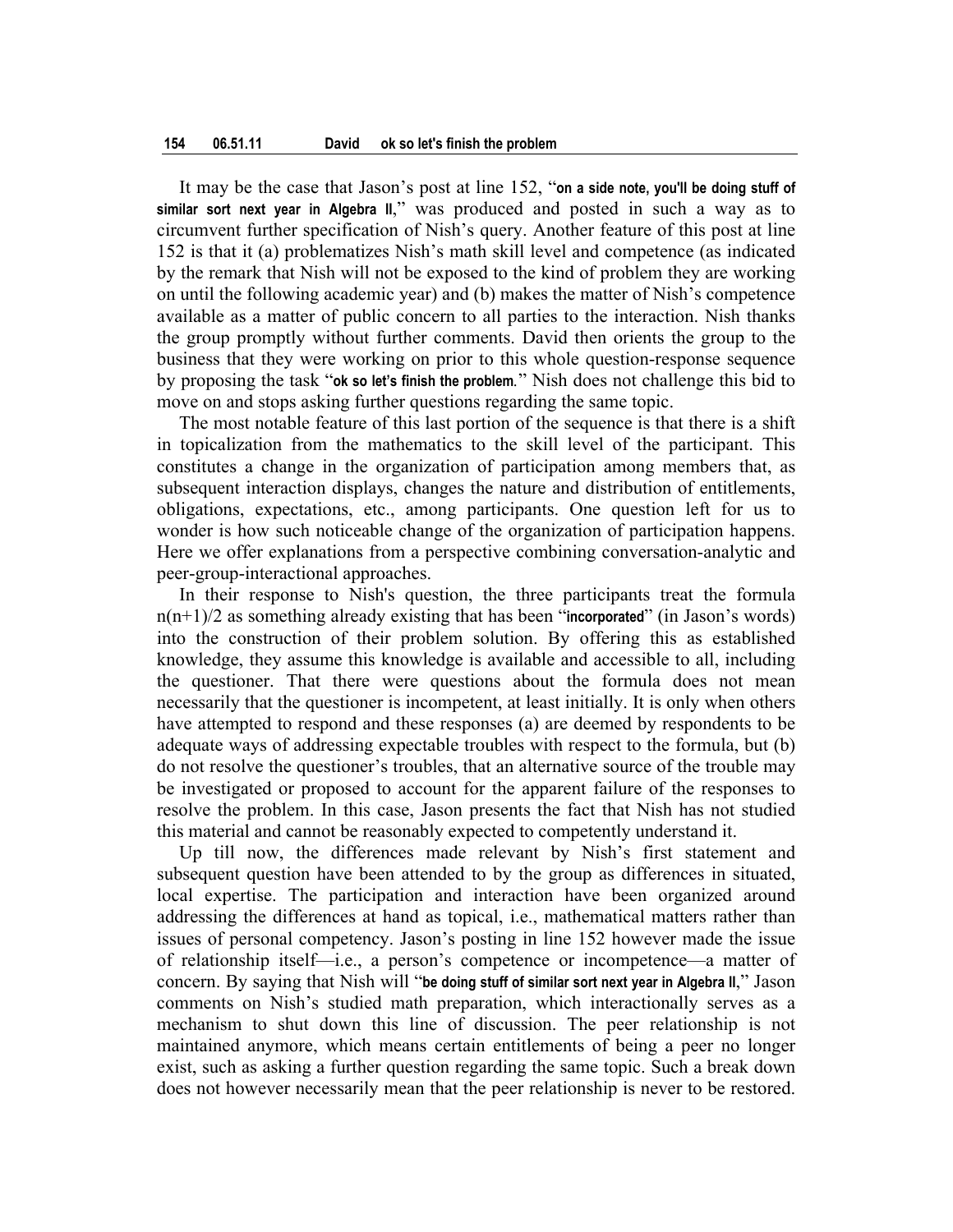In fact, there are ways a member like Nish in this situation may try to establish the peer relationship again.

In the rest of the session, Nish remains silent for most of the time except at one point (about 6 minutes after his last posting in line 153), when he poses a very carefully phrased question about what a summation is (Log 8-6, line 175). This probably is an attempt made by Nish to get engaged in the ongoing discussion of the group as a way of trying to maintain the possibility of participation and to reestablish the peer relationship. We also see that the question is posed in an artful way of "bracketing" the relationship issue by making the competency issue explicit by the questioner himself. By starting the question with a self-conscious statement "**hope this doesnt sound too stupid,**" the questioner is thus minimizing the chance of a similar judgment being made by the recipients of the question, i.e., the peers in the group.

*Log 8-6.*

| 175 | hope this doesnt sound too stupid, but wuts a summation<br>06.56.58<br>Nish<br>(two lines that are not relevant to this thread of discussion are omitted here) |       |                                                       |            |
|-----|----------------------------------------------------------------------------------------------------------------------------------------------------------------|-------|-------------------------------------------------------|------------|
| 177 | 06.57.34                                                                                                                                                       | 137   | The sum of all terms from a to b                      | Ref to 175 |
| 178 | 06.57.36                                                                                                                                                       | Jason | http://en.wikipedia.org/wiki/Sigma notation           |            |
| 180 | 06.58.11                                                                                                                                                       | Jason | don't worry Nish, you'll learn all about it next year |            |

This question is responded to by participant 137 with a direct answer, "**The sum of all terms from a to b**" and also by Jason with a URL pointing to a Wikipedia article, which presumably contains the information to answer Nish's question. Following his response to Nish, Jason also makes a comment similar to the one he made earlier that addresses the personal competency issue (but not the topic of the question itself): "**don't worry Nish, you'll learn all about it next year***.*" The way the question is taken up by Jason—by providing a pointer to the resource rather than an answer to the question—shows the change of the participation within the group, besides what has been made evident by Nish's lack of participation and his discreetly constructed question. Making the issue of incompetence explicit again shuts down Nish's chance of getting involved in the group discussion and re-establishing the peer relationship. As a matter of fact, Nish remained silent through the rest of the session until near the end. After the three other participants left the chat, which is approximately fourteen and a half minutes after Nish's question on the summation, Nish posts the following: "**sorry bout holdin u guys up**" (at 07:12:24). When the moderator thanks him, Nish seems puzzled and is not sure whether that is a compliment (Log 8-7).

*Log 8-7.*

| 273 | Moderator | thanks for slowing them down and getting them to explain | 07.13.16 |
|-----|-----------|----------------------------------------------------------|----------|
| 274 | ssinish   |                                                          | 07.13.27 |
| 275 | ssinish   | was theat supposed to be a compliment?                   | 07.13.46 |

Nish's self disclosure of his feeling again confirms that the way the relationship issue was made explicit as a matter of interactional concern proved consequential for the subsequent organization of participation in the group.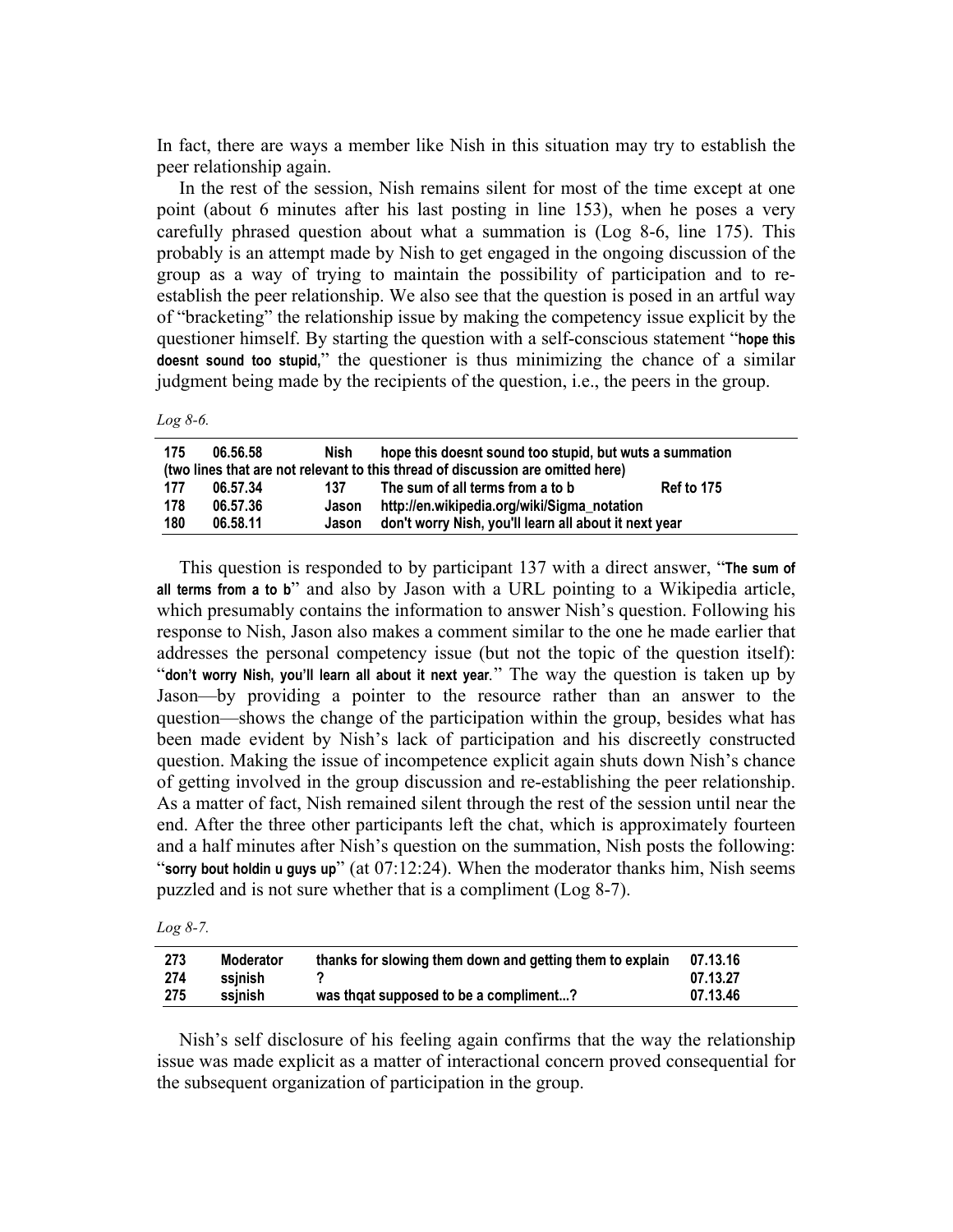### **A Contrasting Case**

Now we will provide a contrasting case in order to reveal how participants choose methods for making differences in understanding and expertise interactionally relevant. This illustrates how a question can be constructed to indicate the need for assistance while at the same time demonstrating the questioner's competence of being a member. In this episode of interaction, a newcomer to the group poses a question regarding the same formula in the data we have previously seen, and a response is provided that turns out to address the question properly without any observable interactional trouble.

Log 8-8 starts near the beginning of the second session by the same group. Jason and 137 have joined the session, waiting for others including Nish and David to come. A newcomer Qwer who was not in the first session has just joined. In response to the moderator's request to "**bring Qwer up to speed**," Jason briefly describes what the group did in the last session and orients the newcomer to the resources in the environment including the formula, the discussion and the online wiki.

*Log 8-8.*

| 333                                  | Jason            | ok, so with this aside-- i guess we should discuss our feedback from the last         |          |                    |
|--------------------------------------|------------------|---------------------------------------------------------------------------------------|----------|--------------------|
| session                              |                  |                                                                                       | 07.18.07 |                    |
| 334                                  | <b>Moderator</b> | make sure you bring Qwer up to speed                                                  | 07.18.34 | <b>Ref. to 333</b> |
| 335                                  | Jason            | οk                                                                                    | 07.18.41 |                    |
| 336                                  | Jason            | for the problems last session, we came up with formulas to find the values for the    |          |                    |
| columns                              |                  |                                                                                       | 07.19.35 | <b>Ref. to 332</b> |
| 337                                  | Qwer             | in the view topic thing?                                                              | 07.20.02 |                    |
| 338                                  | Jason            | You can see them to the left of this text; our formula for the total number of sticks |          |                    |
| or squares for any number N is given |                  |                                                                                       | 07.20.03 |                    |
| 339                                  | Jason            | <b>ves</b>                                                                            | 07.20.09 | <b>Ref. to 337</b> |
| 340                                  | Qwer             | οk                                                                                    | 07.20.12 |                    |
| 341                                  | Jason            | that was the problem we were given                                                    | 07.20.17 |                    |
| 342                                  | Jason            | remains of our discussion is on the whiteboard and online wiki<br>07.20.39            |          |                    |

About three minutes later, Qwer poses a question regarding the formula "**how did you get n(1+n)/2***.*" That comes after some account of mathematical reasoning steps, which are composed together within the same posting (line 345, Log 8-9). A response is then produced and provided by Jason. It starts with Jason's signature marker "**oh**" just seven seconds later in a separate posting as an opener to his upcoming explanation that consists of two parts: a sentence on what the formula is (i.e., **for finding a series of consecutive numbers**) and a mathematical equation that demonstrates this notion. Participants, including both the questioner and the respondent, then move on to other topics about some newly introduced features of the chat environment, which is not included in the log here. No further problems or issues are raised and the response is treated as appropriate in addressing the posed question. This marks the completion of the question-response interaction, which only takes about half a minute.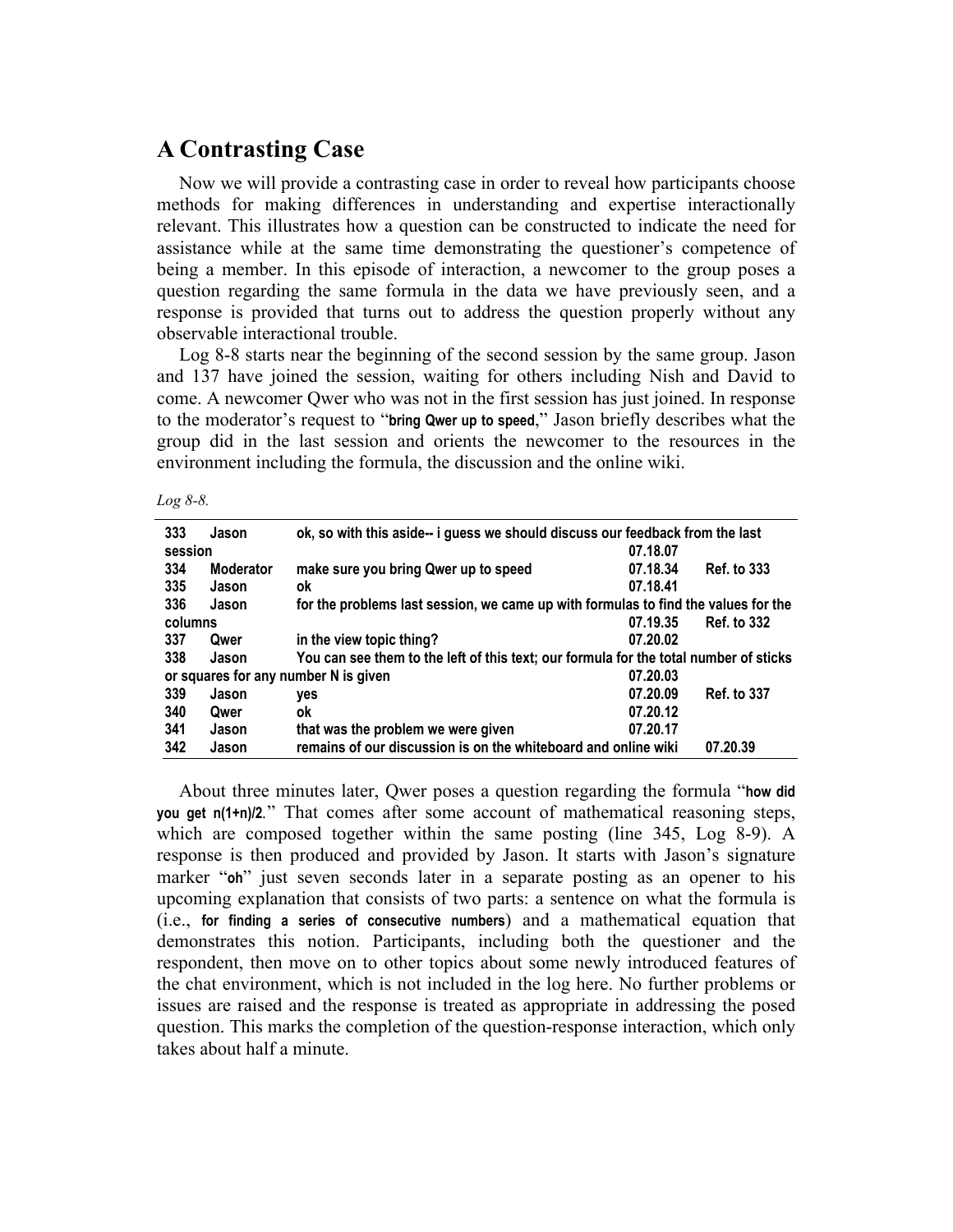*Log 8-9.*

| 345 | Qwer  | $n=3$ is 3+2+1 squares, $n=4$ is 4+3+2+1 squares how did you get $n(1+n)/2$ |          |
|-----|-------|-----------------------------------------------------------------------------|----------|
|     |       |                                                                             | 07.23.35 |
| 346 | Jason | οh                                                                          | 07.23.42 |
| 347 | Jason | that's the formula for finding a series of consecutive numbers 07.23.53     |          |
| 348 | Jason | $1+2+3+4+n = ((n)(n+1))/2$                                                  | 07.24.08 |

By reviewing the data of the two episodes of question-response interaction involving Nish and involving Qwer—we notice some significant differences in the organization of participation in the group interaction. First of all, the two questioners used different methods to introduce *differences* to the group interaction: one makes a report regarding his own competency in math while the other asks a question regarding the math topic in a straightforward way. In the second episode of interaction, Qwer is a newcomer to the group who joins right at the beginning of the session. The group is still coordinating to get ready for working on a particular task of doing math. The expectation of participating, presumably already understood by the participants—also stressed by the moderator's request to "**bring Qwer up to speed**" makes it legitimate for the newcomer to ask a question, particularly about problems of understanding the group's work in the previous session. There is little danger of interrupting or deviating the group from its workflow, as compared to the first case we analyzed. Qwer also has more time to focus on catching up to the group's work without worrying about keeping up with the current discussion on math, like Nish had to do. This perhaps helps with his understanding of the work, thus increasing his ability to construct an appropriate question.

Secondly, as shown in the data, each method results in a particular way that the subsequent participation is organized. In the first case, the self-assessment report introduces significant interactional trouble. A question only gets produced with the intervention from the moderator. It takes several turns and tremendous work for the group to finally work out the troubles among themselves and complete the questionresponse. At the end, the issue about the questioner's competency is raised and made explicit, which causes the questioner to be excluded from the group as a peer. In the contrasting case, there is no observable interactional trouble. An appropriate response is provided to the question, and the questioner is treated as a full-fledged member of the group in the subsequent interaction in the session.

Finally, the way the question is produced is quite different in the two cases. Nish's initial question "**the derivation of the number of squares** (is puzzling me)" lacks any indication of what he already knew. In contrast, Qwer shares with the group what he already understood through a description of the math reasoning in the problemsolving steps before posing the question. What the question could possibly be asking is made quite clear by ruling out other possible readings of it. By doing this, Qwer also demonstrates his competency at understanding the mathematical work and being a member of this peer group. The entitlements of being a peer are enacted in and as the ongoing participation. For instance, in the early interaction Qwer has with Jason, he is being responsive to Jason's effort of orienting him to the available resources in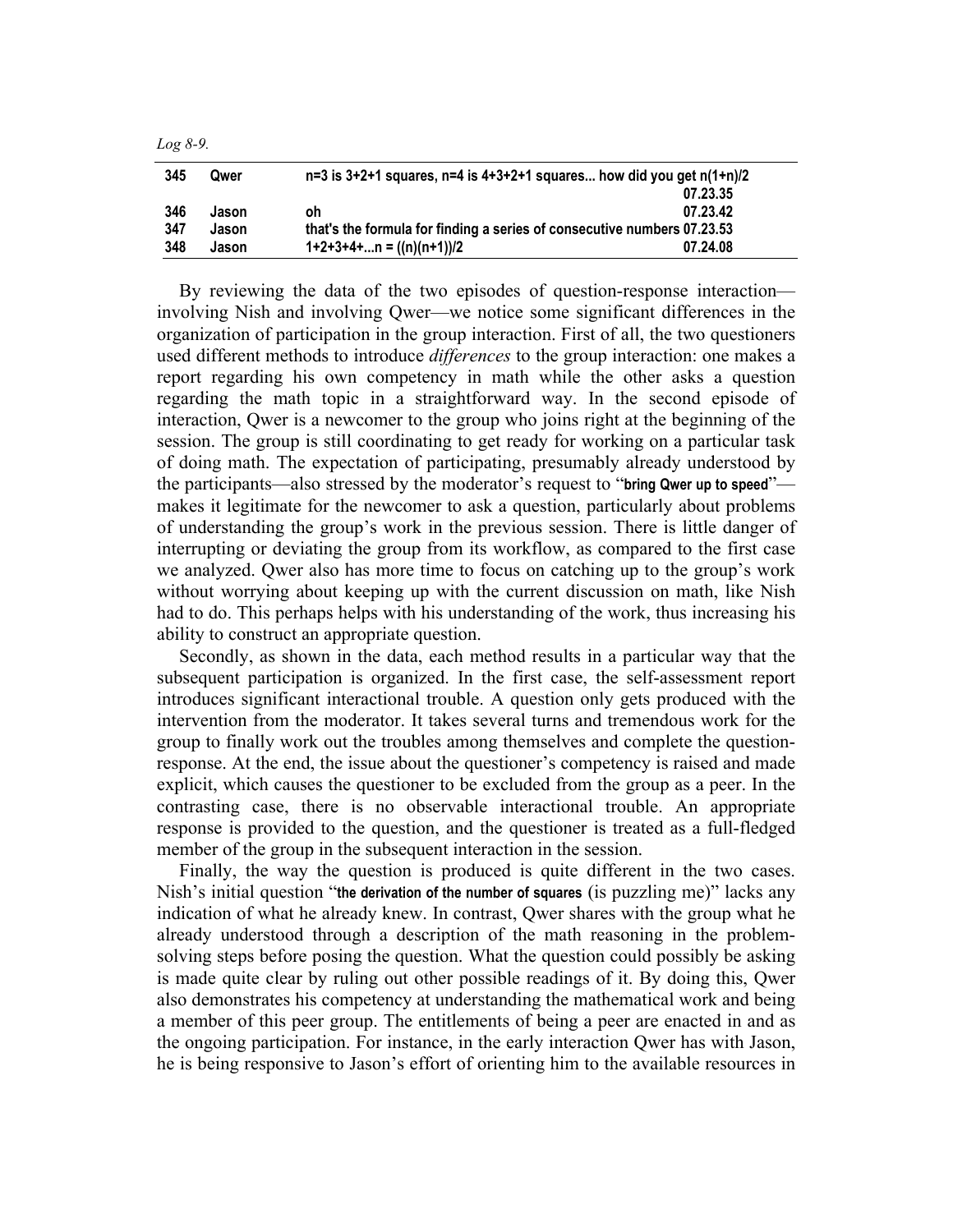the environment, and he shows his engagement in the process. All of these allow the peer relationship to be preserved.

#### **The Interactional Emergence of a Question**

As revealed in the analyzed logs, in an online collaborative context like VMT chats, questions are not simple, well-defined queries for information, but situated moves within the group process. For instance, Nish's question about the formula goes through several steps to emerge. As a latecomer, he does not pose the question in the middle of the group's discussion of the problem. Instead, he makes a report regarding his own math ability in comparison to others in the group, which builds the context of asking a question. We have seen that the moderator solicits a question from Nish in response to the report. Nish's answer to the solicitation serves as a question to the group. The *question* is thus co-constructed through the interaction among the group, including the noticeable silence after Nish's initial report and the intervention from the moderator as a consequence. The meaning of the question is interpreted interactionally: Jason offers the history of what the group did as a perceived appropriate answer. The answer gets rejected by Nish, who subsequently reformulates the question. Reformulation of the question draws on the answer offered as well as the initial question as resources, which help eliminate other possible interpretations of its meaning. The group engages in a collaborative effort of building a response to the question. Their response is offered and considered by them as appropriate in addressing the question. However, the questioner, Nish, provides a dis-preferred reaction, treating the offered response as inadequate. The group respondents react by introducing another source of trouble, the incompetence of the questioner, and make this relevant to the group interaction. The consequence of this is that Nish is effectively shut out and the peer relationship is dissolved. In summary, a question emerges through the interactions of the group and goes through several steps; in each step, the meaning of the question is re-interpreted interactionally and its consequences are played out.

Math proposal adjacency pairs as a particular kind of adjacency pairs of interaction have been studied within the VMT Project. In particular, analysis of a "failed proposal"—in the form of a question—suggested some characteristics of successful proposals (Stahl, 2006, pp. 445-451). Drawing on this, we have contrasted a "breakdown" example of a question-response interaction to a successful case in an attempt to pull out what a "successful question" may consist of. The analysis suggests the following characteristics for successful questions, some of which bear resemblance to those for successful proposals:

(a) *A clear question structure that elicits a response.* Making a report of one's math competency may indicate some problem of understanding, but not present a question of its own. It does not elicit a response from the group. A question on a math topic with a clear structure is more likely to elicit a response without interactional trouble.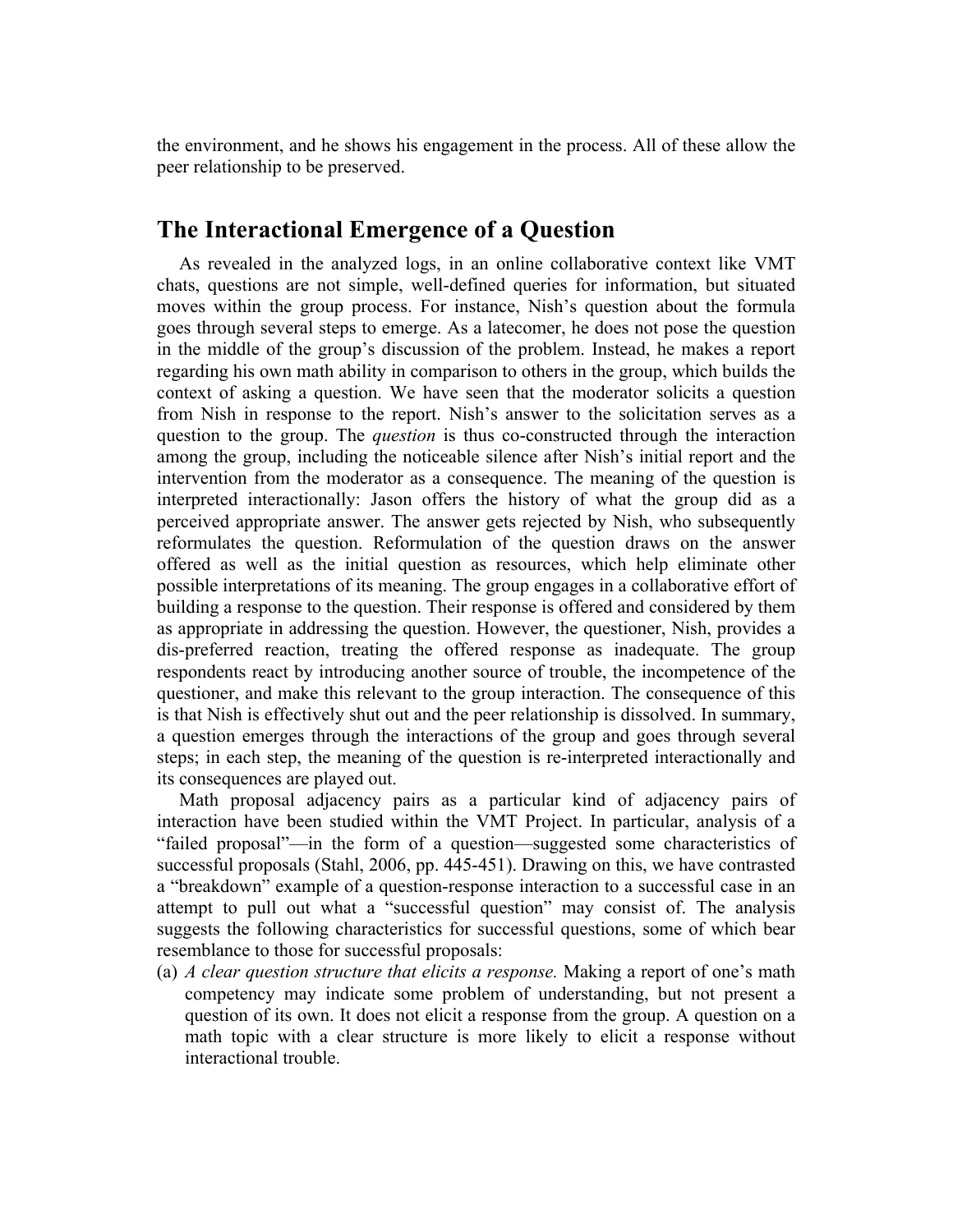- (b) *Information on what is known by the questioner.* A question such as "*the derivation of the number of squares*" may be ambiguous as to what it is really asking for as there are multiple possible readings of it, such as the derivation by the group through a sequence of inquiry moves or the derivation of the pattern as a mathematical proof. Providing information on what the questioner already knew can help rule out some possibly readings of the question, such as "**n=3 is 3+2+1 squares, n=4 is 4+3+2+1 squares... how did you get n(1+n)/2**". This may be particularly important for successful question-response interaction in a small peer group, in that such information also demonstrates the questioner's competence at being a member of the peer group.
- (c) *Right timing and interactional context within the sequence of interaction.* Posing a question irrelevant to the ongoing discussion takes the risk of interrupting the group and deviating from the topic; careful work is needed to build the context for the question, and this risks failure.
- (d) *Engagement in the group process.* Indication of being engaged in the group process is also helpful in that it contributes to enacting and maintaining the peer relationship. For instance, being attentive to the group's effort on catching him up demonstrates Qwer's understanding of the work the group did. It helps rule out alternative meanings of the subsequently posted question. Failing to engage in the group process like Nish does during the response construction is destructive to the peer relationship. Once the peer relationship is not maintained, the group stops the effort of addressing the question and the entitlement of asking further question on the same topic disappears.

Question-response interactions are key to pursuing group problem-solving strategies (Zhou, Zemel & Stahl, 2008), building a joint problem space and sustaining the team discourse. Questions are ostensibly posed by participants for information seeking or help seeking by individuals. As revealed in the analyzed logs, the question-response pairs also function at the small-group level as mechanisms for managing peer relationships and organizing participation. In our case study, they can function to include—or exclude—a member. They can play an integral role in the social relations among the participants, positioning individuals as more or less competent and maintaining or adjusting peer standings.

#### **References**

- Barron, B. (2003). When smart groups fail. *The Journal of the Learning Sciences, 12*(3), 307-359.
- Cohen, E. G., Lotan, R. A., Abram, P. L., Scarloss, B. A., & Schultz, S. E. (2002). Can groups learn? *Teachers College Record, 104*(6), 1045-1068.
- Garfinkel, H., & Sacks, H. (1970). On formal structures of practical actions. In J. Mckinney & E. Tiryakian (Eds.), *Theoretical sociology: Perspectives and developments* (pp. 337- 366). New York, NY: Appleton-Century-Crofts.
- Sacks, H. (1962/1995). *Lectures on conversation*. Oxford, UK: Blackwell.
- Schwartz, D. (1995). The emergence of abstract representations in dyad problem solving. *Journal of the Learning Sciences, 4*(3), 321-354.